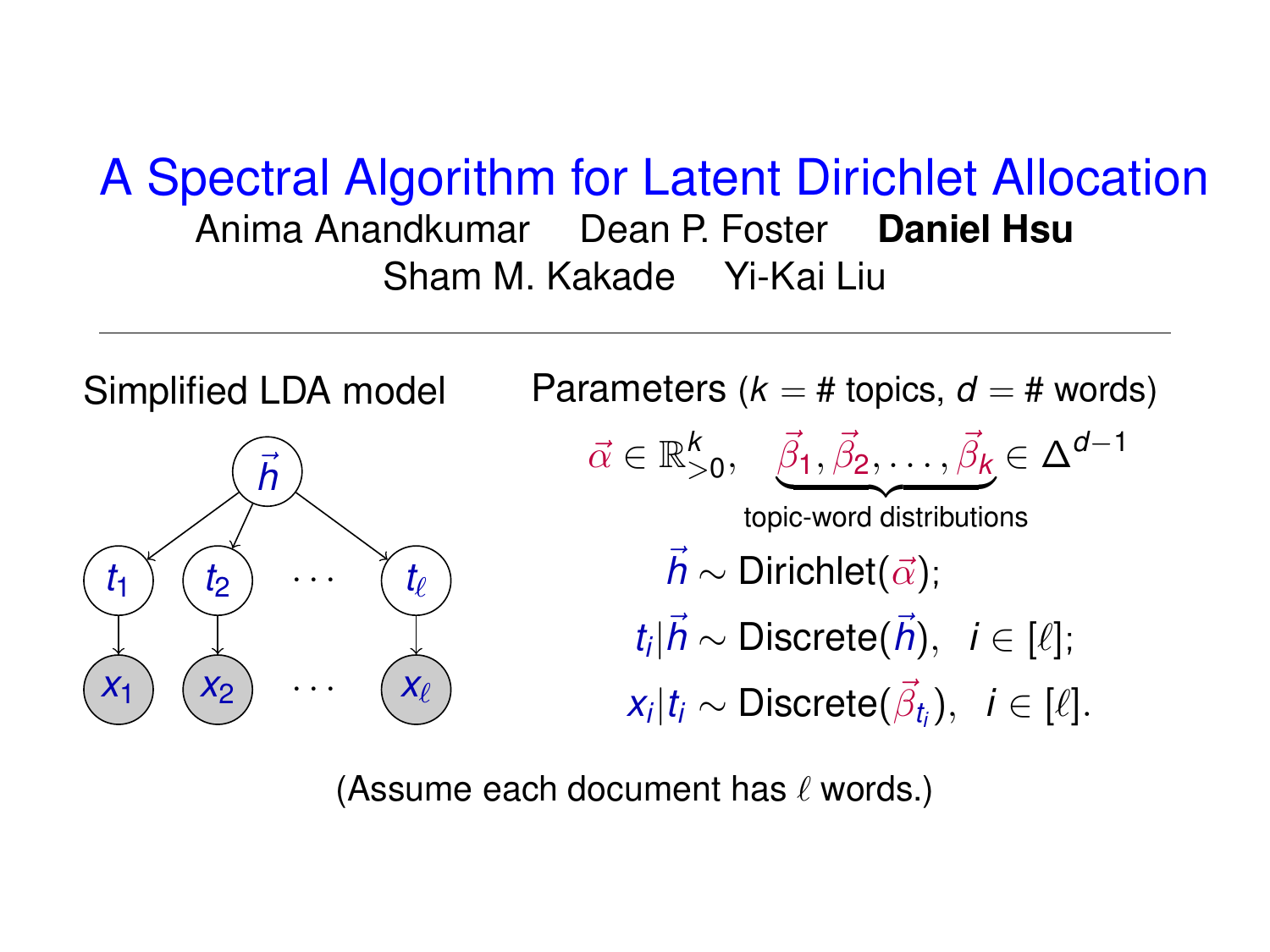## Learning LDA parameters

#### **Questions**:

- 1. Can we learn LDA parameters from documents? **Yes**.
- 2. How long do the documents have to be?
	- **One** word / document: impossible.
	- **Two** words / document: possible, under separation conditions (Arora-Ge-Moitra, FOCS 2012).
	- **Three** words / document: possible, when each document is about a single topic (Anandkumar-Hsu-Kakade, COLT 2012).

We show that **three** words / document suffices even for LDA, for any  $\vec{\alpha}$ , without any separation condition.